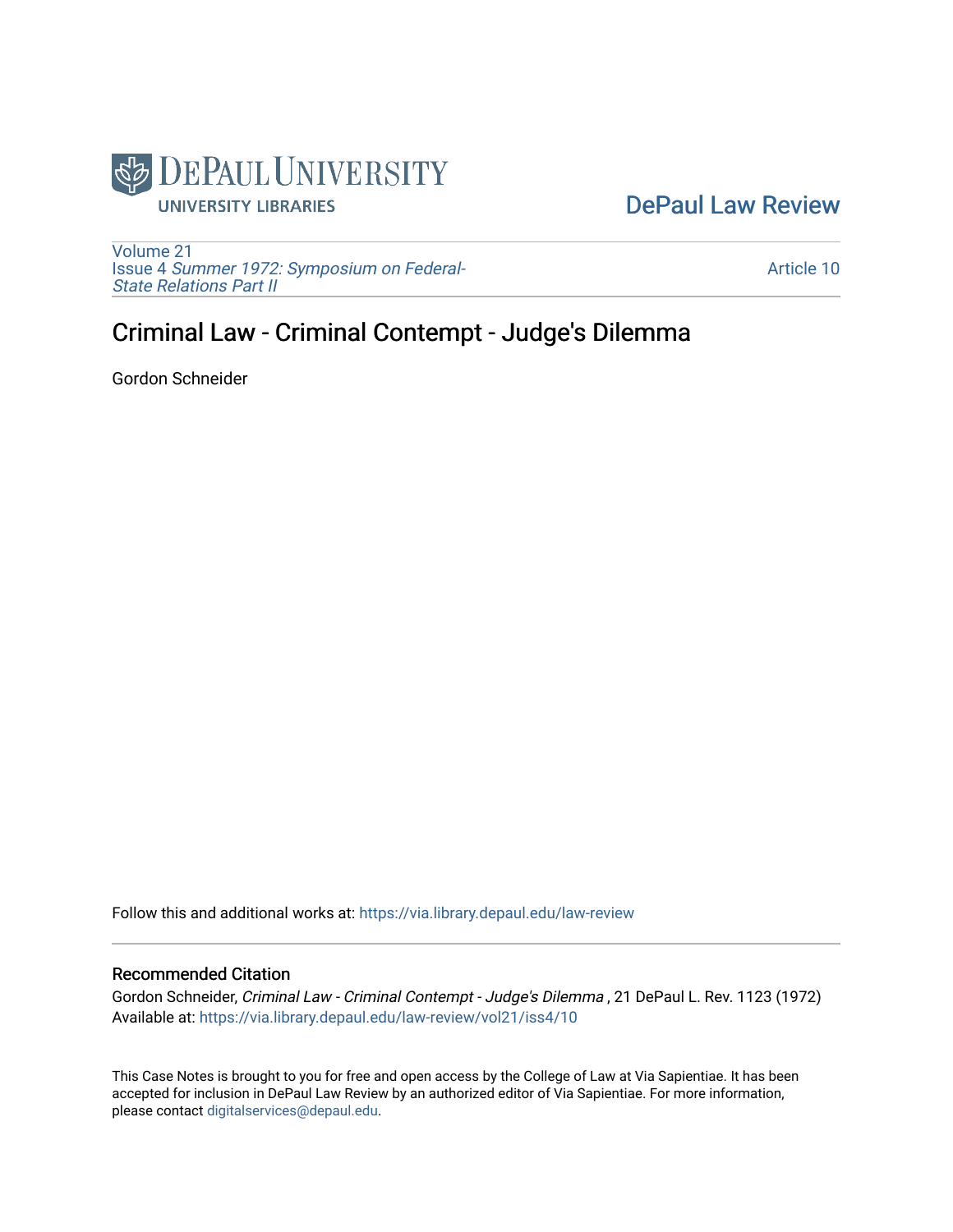## **CRIMINAL LAW-CRIMINAL CONTEMPT-**JUDGE'S DILEMMA

the company of the company

In November of 1966, Richard Mayberry and two co-defendants came to trial for prison breach before Judge Fick in a Pennsylvania criminal court. The defendants, at their own request, represented themselves; but, were also advised by court appointed counsel. On the first day of the trial Mayberry said, "It seems like the court has the intention of railroading us"<sup>1</sup> and he subsequently moved to disqualify the judge. Upon denial of the motion, the petitioner started by referring to the judge as a "hatchet man for the State",<sup>2</sup> and ended, by referring to him as a "dirty sonofabitch."<sup>3</sup> After a peaceful week, trouble again erupted between the petitioner and the judge. During questioning by one of the co-defendants, the prosecutor objected to one of the questions. When the judge sustained the objection the record shows the petitioner saying, "you ought to be Gilbert and Sullivan the way you sustain the district attorney every time he objects to the questions."<sup>4</sup> The petitioner then added a description of the judge as a "dirty tyrannical old dog."<sup>5</sup> The trial proceeded in this manner with further insults and profanity. On numerous occasions the petitioner was ejected from the courtroom. Finally, as the court prepared to charge the jury, the petitioner advised the court:

he [the petitioner] wishes to make it known to the Court now that he has no intention of remaining silent while the Court charges the jury, and he is going to continually object to the charge of the Court to the jury throughout the entire charge, and he is not going to remain silent. He is going to disrupt the proceedings verbally throughout the entire charge of the Court, and also he is going to be objecting to being forced to terminate his defense before he was finished.<sup>6</sup>

The court thereupon had the petitioner removed; later when he returned, gagged, he created such a commotion that the court again had him removed to an adjacent room where a loudspeaker made the proceedings

*6. Id.* at 462.

<sup>1.</sup> Mayberry v. Pennsylvania, 400 U.S. 456 (1971).

<sup>2.</sup> *Id.* at 456.

<sup>3.</sup> *Id.* at 456.

*<sup>4.</sup> Id.* at 457.

*<sup>5.</sup> id.* at 457.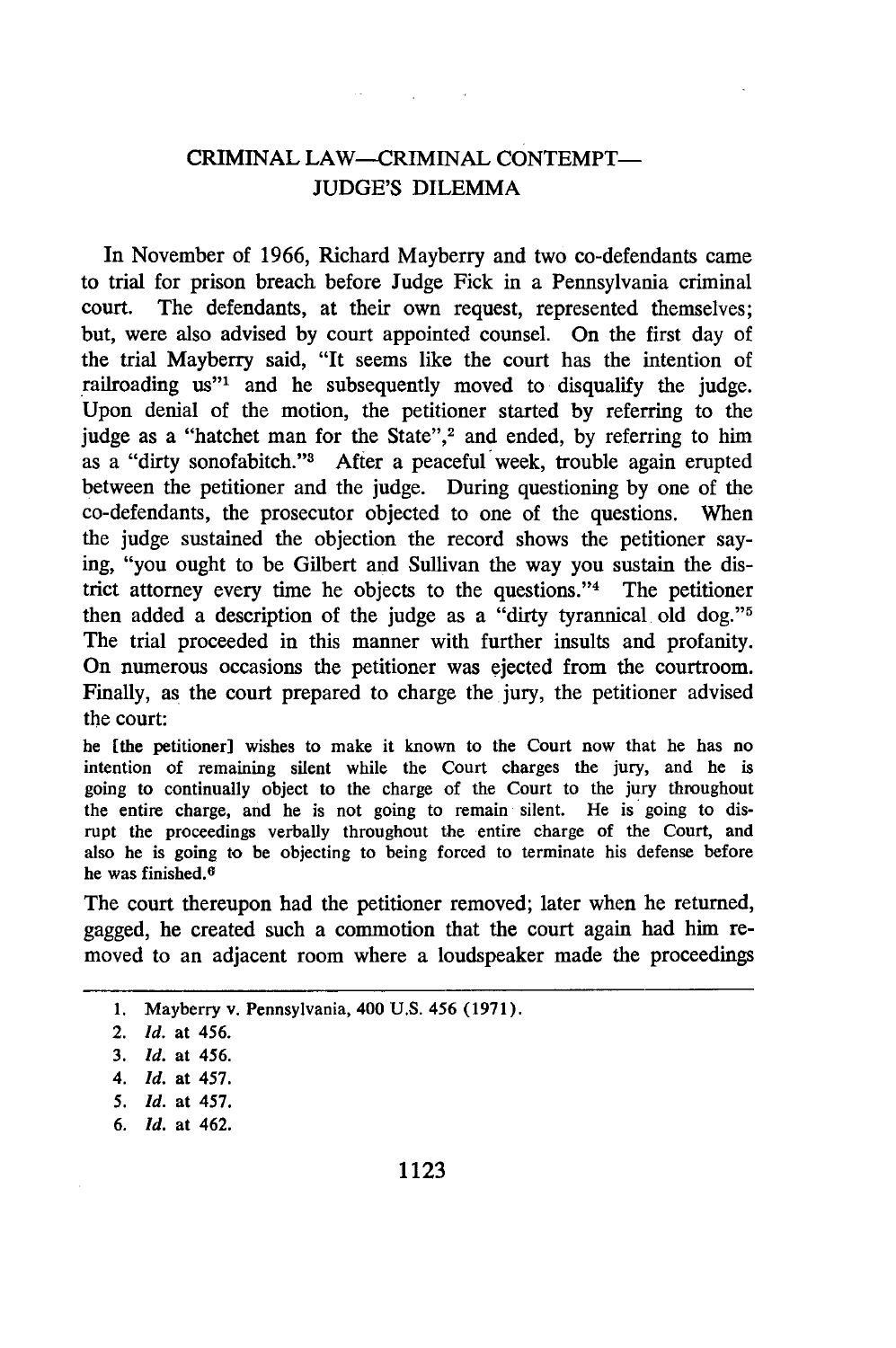audible to him. The trial ended with a jury verdict of guilty. Prior to sentencing on the verdict, the judge pronounced Mayberry guilty of criminal contempt. He found that the petitioner had committed one or more instances of contempt on eleven of the twenty-one days of the trial and sentenced him to not less than one, nor more than two years, for each of the eleven contempts, the sentences to run consecutively.

The Supreme Court of Pennsylvania affirmed by a divided vote.<sup>7</sup>

Mr. Justice Douglas, speaking for the Supreme Court of the United States said:

Our conclusion is that by reason of the Due Process Clause of the Fourteenth Amendment a defendant in criminal contempt proceedings should be given a public trial before a judge other than the one reviled by the contemnor **....** In the present case that requirement can be satisfied only if the judgement of contempt is vacated so that on remand another judge, not bearing the sting of these slanderous remarks and having the impersonal authority of the law, sits in judgement on the conduct of the petitioner as shown by the record.<sup>8</sup>

By way of *obiter dictum* Justice Douglas added:

A judge cannot be driven out of a case. Where, however, he does not act the instant the contempt is committed, but waits until the end of the trial, on balance, it is generally wise where the marks of the unseemly conduct have left personal stings to ask a fellow judge to take his place. <sup>9</sup>

Justice Black concurred, but took exception to the part of the decison stating that a judge, without a jury, could have convicted Mayberry instantaneously with the outburst. *Mayberry v. Pennsylvania,* **397** U.S. 1020 (1971).

The Supreme Court in *Mayberry1°* has for the first time stated that a judge, who is personally reviled **by** the contumacious acts or words of a defendant or attorney, and who chooses not to sentence "the instant the contempt is committed,"<sup>11</sup> relinquishes his right to punish at all to another judge. This note is an attempt to trace the current direction of judicial thought in the United States in the area of criminal contempt and to put in perspective the effect of recent restraints on judicial authority.

American law, both **by** statute and judicial precedent, has not viewed contempt of court as a monolithic wrong; but, rather has divided it into differently treated categories. The particular category has a substantial

**<sup>7.</sup>** Mayberry v. Pennsylvania, 434 Pa. **478, 255** A.2d 131 (1969).

**<sup>8.</sup>** *Supra* note **1** at 466.

<sup>9.</sup> *Supra* note **1** at 463.

**<sup>10.</sup>** *Supra* note **1** at **456.**

**<sup>11.</sup>** *Supra* note **1** at 463.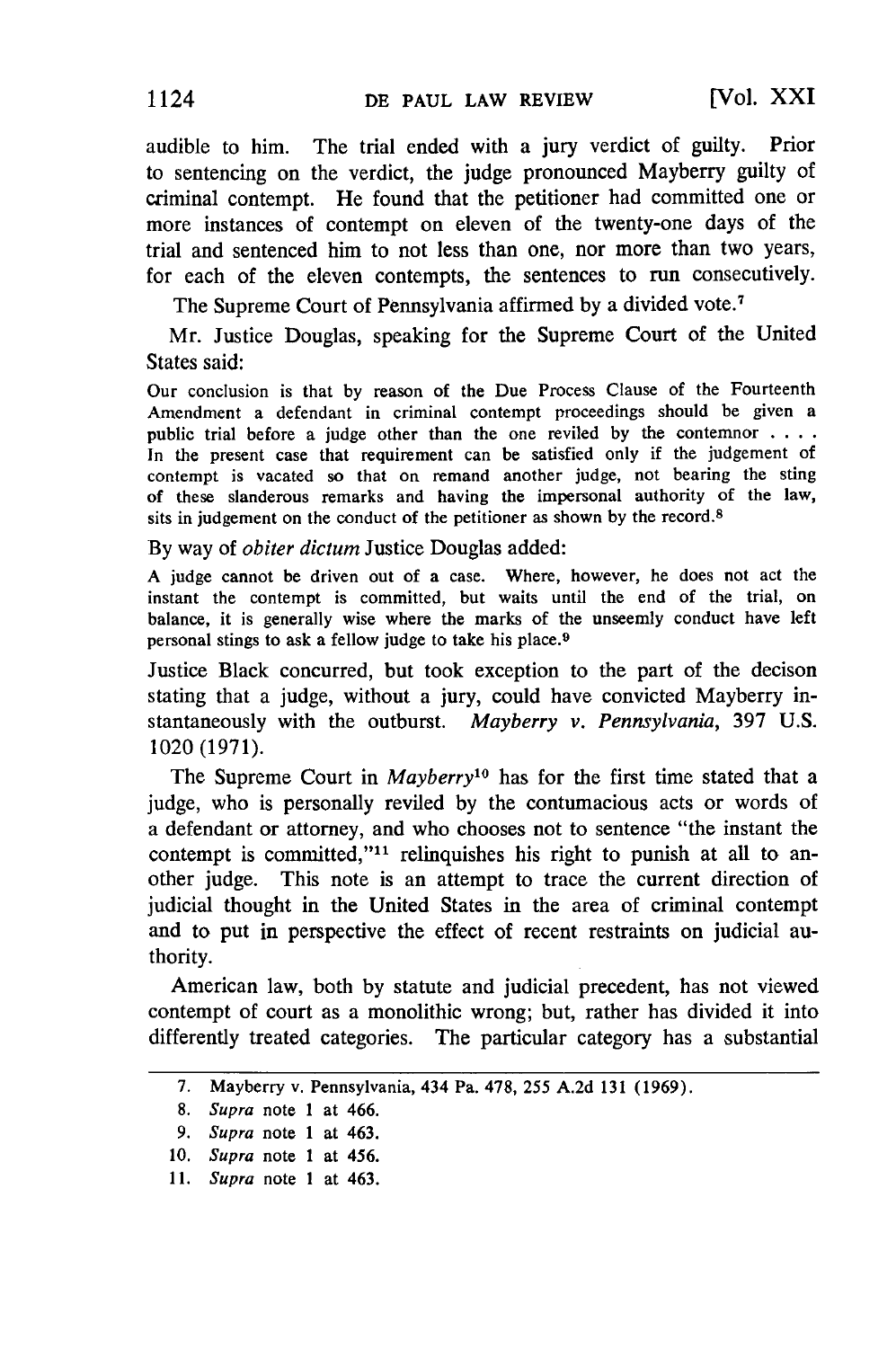bearing on the options available to the trial judge and the protections guaranteed the contemnor. The actual location of the act itself determines the distinction between the two categories--direct contempt, "committed in the actual presence of the court,"<sup>12</sup> and indirect contempt. This distinction is rather straightforward and usually easily discernible. However, both of these types of contempt are subdivided into civil and criminal contempt. **If** the sentence is penal in nature, the contempt is criminal; if the sentence is coercive the contempt is civil. It is necessary to bear these distinctions in mind to weigh the relevance of prior court decisions. *Mayberry13* is an instance of direct criminal contempt.

The summary contempt power of the judiciary can move with enough momentum to maim or destroy individual liberty and rights. It is also the historical cornerstone and foundation of courtroom control and dignity. One of the primary differences between Chancery and common law courts was the power of enforcing a judgment. In the common law courts "the judgment did not originally command the defendant to do anything but was simply that the plaintiff recovers his damages. Failure to satisfy the judgment was therefore not contempt of court."<sup>14</sup> The orders of these courts were made in the name of the King and "in legal theory it was the direct command of the King to his subject to do or refrain from doing certain things."<sup>15</sup> Thus, to be found in contempt of these courts was to be in contempt of a King's decree. Punishment was unlimited and the court's power was seen at its most awesome level. Contempt power of this nature eventually spread to all the English courts and covered more contumacious acts.

The courts of the American colonies inherited the English concept of contempt. After the American Revolution summary contempt power was legislatively enshrined by the Act of September 24, 1789: "[C]ourts of the United States shall have power .. . to punish by fine or imprisonment, at the discretion of the said courts, all contempts of authority. . . ."<sup>16</sup> This was narrowed to "misbehaviour of any person or persons in the presence of the said courts. **. .,17** in 1831. It is clear at this point in history that both the courts and the legislatures in the United States were primarily concerned with the criminal aspects of con-

<sup>12.</sup> **FED.** R. CRIM. P. 42(a).

**<sup>13.</sup>** *Supra* note 1.

**<sup>14.</sup>** M. **VAN HECKE, CASES AND MATERIALS ON EQUITABLE REMEDIES, 3 (1959).**

**<sup>15.</sup>** *Id.*

**<sup>16.</sup>** Act of September 24, **1789,** ch. 20, **§ 17, 1 Stat. 73, 87.**

**<sup>17.</sup>** Act of March 2, **1831,** ch. **99,** § **1,** 4 Stat. **487-488.**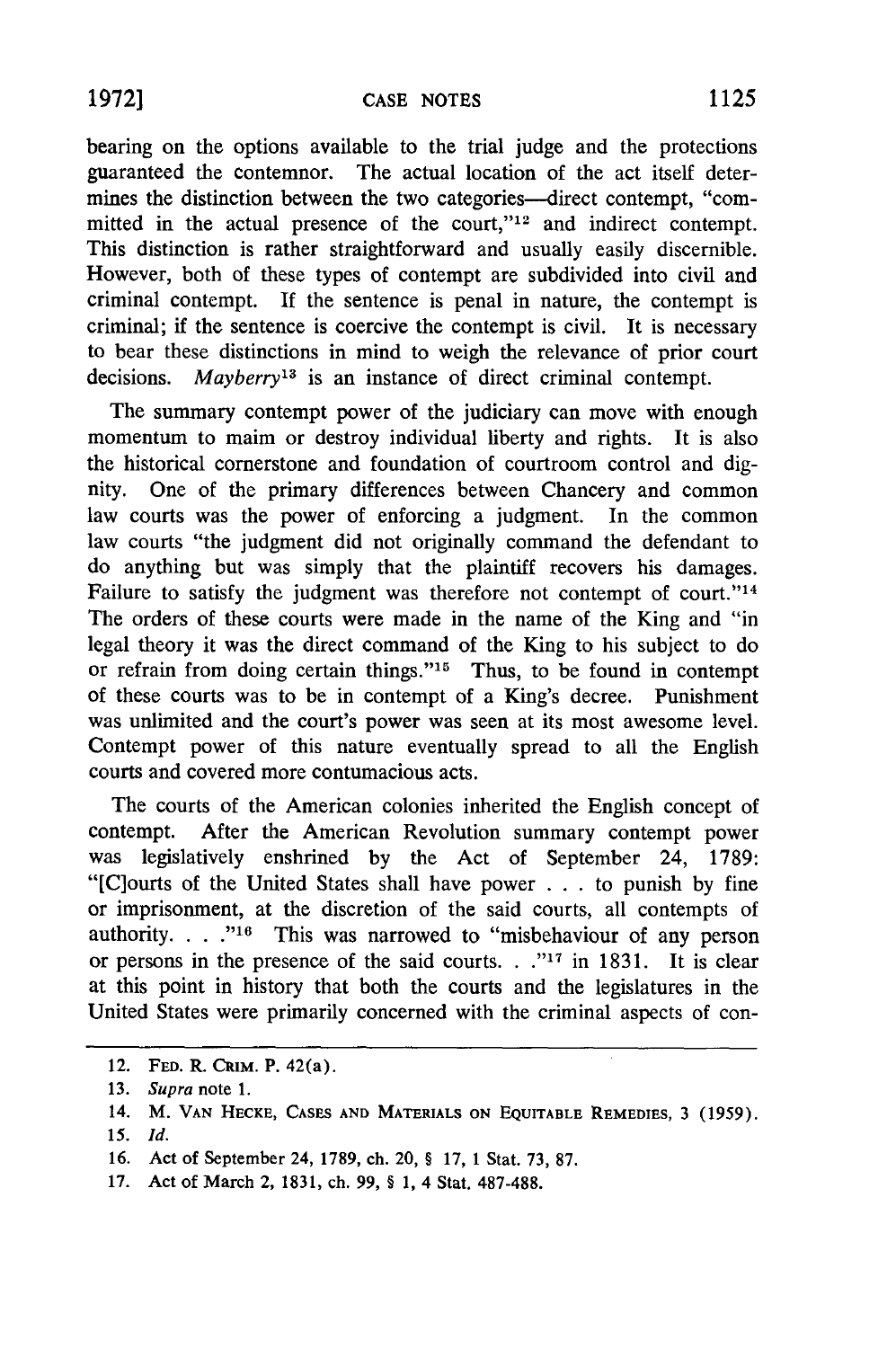tempt. **If** the contemnor misbehaved in the "presence of the court," the court needed the right to punish him summarily. It would require later developments before the courts would consider the merits and dan**gers** of coercive civil sentencing.

The current summary powers of the federal courts are derived from the rule making powers of the United States Supreme Court.<sup>18</sup> The individual states have statutes governing criminal contempt and guidelines on the exercise of judicial summary powers. 19 State legislatures, in the last twenty-five years, have made deep cuts into the summary power of the state courts. However, the federal court system has not had any legislative restrictions imposed on penalties for summary punishment of direct criminal contempt.

The United States Supreme Court has also inherited the common law, equitable view of the need for strong summary powers in the hands of judges. No judicial restraints were evident through all of the nineteenth century. As late as the last three decades of that century, the Supreme Court stood intransient. In 1873<sup>20</sup> an attorney, who re-

**<sup>18.</sup> FED.** R. **CRIM.** P. 42(a).

**<sup>19.</sup>** Twenty-eight states have established maximum terms of imprisonment for criminal contempts for some of their courts: Alabama: circuit court-5 days, **ALA. CODE** tit. **13 § 9 (1959);** Alaska: six months, **ALASKA STAT. tit. 9** § **09.50.020 (1962);** Arizona: six months, ARiz. **REV. STAT. ANN.** § 13-341 **(1956);** Arkansas: ten days, **ARK. STAT. ANN.** § 34-902 **(1962);** Connecticut: six months, **CONN.** GEN. STAT. ANN. § 51-33 (1960); Hawaii: circuit court-thirty days in summary proceedings, two years after jury trial, **HAWAII REV.** LAWS § **729-1 (1968);** Idaho: five days, **IDAHO CODE** § **7-610 (1969);** Indiana: three months, **IND. ANN. STAT.** § **3-906 (1968);** Iowa: six months, IOWA **CODE** § **665.4 (1950);** Kentucky: thirty hours, Ky. REv. **STAT.** § 432.260 **(1970);** Louisiana: thirty days, **LA. REV. STAT.** § 13-4611 **(1968);** Michigan: thirty days, MICH. **STAT. ANN.** § 27a.1715 **(1962);** Minnesota: six months, **MINN. STAT. ANN.** § **588.10** (1947); Mississippi: thirty days, **MISS. CODE ANN.** § **1656 (1957);** Montana: five days, **MONT. REV. CODES ANN.** § **93-9810** (1964); Nevada: twenty-five days, NEV. **REV. STAT. §** 22.100 **(1963);** New York: thirty days, N.Y. **JUDICIARY LAWS** § **751.1 (1968);** North Carolina: thirty days, **N.C. GEN. STAT.** § 5-4 **(1969);** North Dakota: thirty days, **N.D. CENT. CODE** § **27-10-2 (1960);** Ohio: ten days, OHIO REV. **CODE ANN.** § **2705.05** (1954); Oregon: six months, **ORE. REV. STAT.** § **33.020 (1969);** Tennessee: ten days-special provision for profanity, twenty-four hours, **TENN. CODE ANN.** §§ **23-903, 23-907 (1956);** Texas: three days, TEx. **REV. CIv. STAT. ANN.** arts. **1911, 1955 (1962);** Utah: thirty days, **UTAH CODE ANN.** § **78-32-10 (1953);** Virginia: ten days in summary proceedings, VA. CODE **ANN. 18.1-295 (1960);** Washington: six months, WASH. REV. Code § 7.020.020 (1961); West Virginia ten days in summary proceedings, W. VA. **CODE ANN.** § **61-5-26 (1966);** Wisconsin: thirty days, WIs. **STAT. ANN.** § **256.06 (1971);** and three states have a statutory maximum on the basis of declaring criminal contempt as a misdemeanor: **CALIF. PENAL CODE** § **166** (West **1970);** State v. Janiec, **25** N.J. Super. **197, 95 A.2d 762 (1962); S.D. COMp. LAWS** § **16-15-2 (1969).**

<sup>20.</sup> *Ex* parte Robinson, **86 U.S. (19** Wall.) **505 (1873).**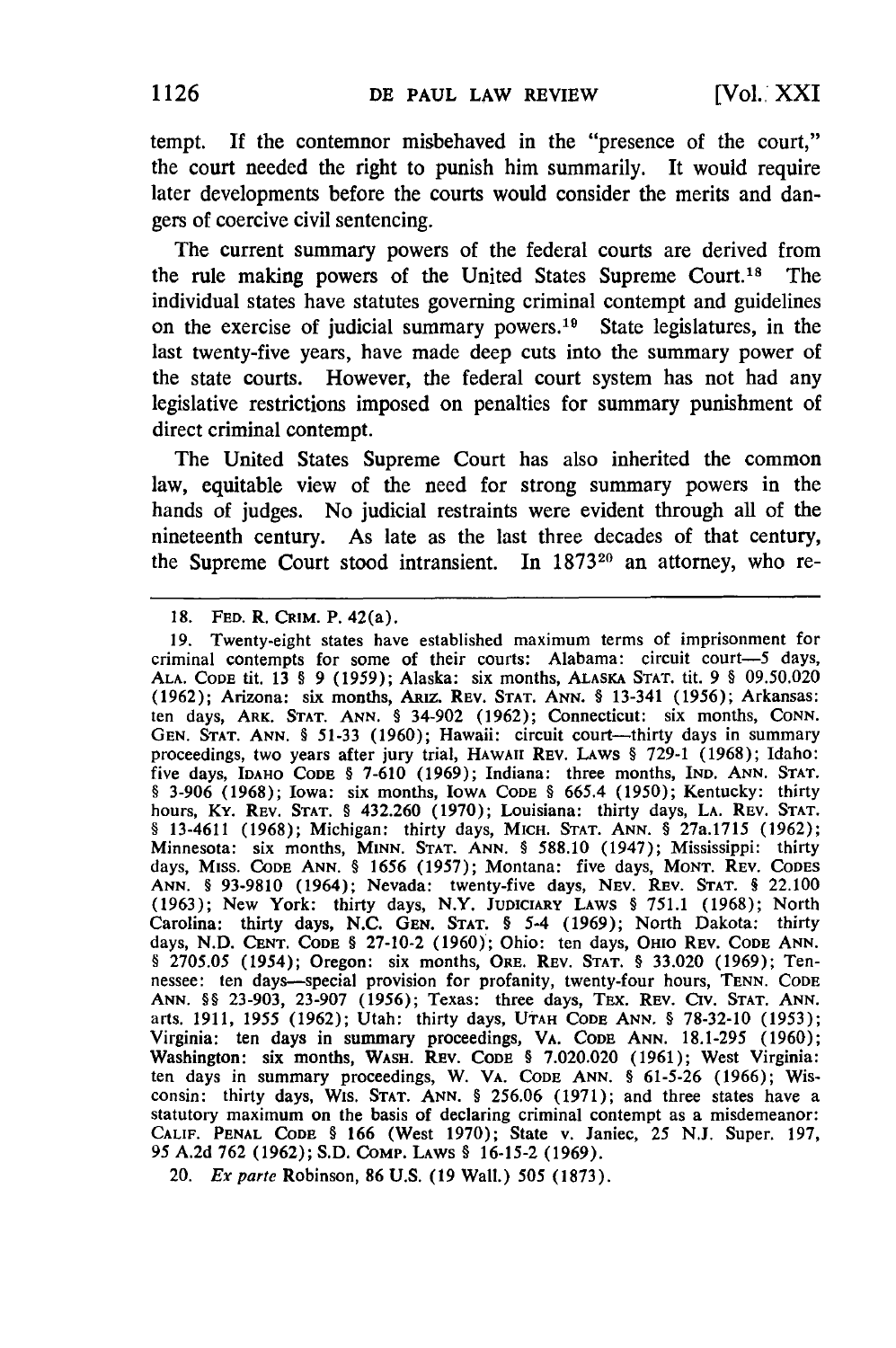fused, in terms that were "grossly and intentionally disrespectful," $21$  to obey a court order to answer a judicial inquiry in writing was ordered disbarred. The Supreme Court reversed declaring that summary power was limited to fine and imprisonment. However, Justice Field, explaining the need for strong summary power, said, "the power to punish for contempt is inherent in all courts; its existence is essential to the preservation of order in judicial proceedings."22

In 188828 Justice Harlan went further. In this case a marshal, executing an order to remove Althea Terry, was attacked and beaten with a deadly weapon in the courtroom by David S. Terry. While upholding Terry's six month summary sentence, Justice Harlan said, "that [summary] power cannot be denied [the courts] . . . without inviting or causing such obstruction to the orderly and impartial administration of justice as would endanger the rights and safety of the entire community."<sup>24</sup> The legal rationalization for this power in the United States has been the view that the courts have taken of the contumacious act itself. "Historically, criminal contempt has been considered to be a *sui generis* in that it is not a crime but is punishable by criminal sanctions."25

Labor's disregard of court injunctions in the early twentieth century required a new examination of judicial interpretation of contempt. In *Gompers v. Bucks Range Stove Co.,26* Gompers was enjoined from boycotting or publishing any statement declaring a boycott against the company. When he ignored the injunction, the Supreme Court appointed a commission to inquire into his activities. Because it was an indirect contempt, summary power was not available; but, the question of classification of his acts *sui generis* as criminal, became important.

Justice Holmes in *Gompers v. United States27* classified intentional violations of a court injunction as "criminal" acts for the first time.28 The Court ruled that since the acts were criminal, the normal criminal

- 26. 221 U.S. 418 (1911).
- 27. 233 U.S. 604 (1914).

28. *Id.* at 610-11. **"If** such acts are not criminal, we are in error as to the most fundamental characteristic of crimes as that word has been understood in English speech. So truly are they crimes that it seems to be proved that in early law they were punished only by the usual criminal procedure. . . . "

<sup>21.</sup> *Id.* at 507.

<sup>22.</sup> *Id.* at 510.

<sup>23.</sup> *Ex parte* Terry, 128 U.S. 289 (1888).

<sup>24.</sup> *Id.* at 309.

**<sup>25.</sup>** Besette v. W.B. Conkey Co., 194 **U.S.** 324, 326 (1904).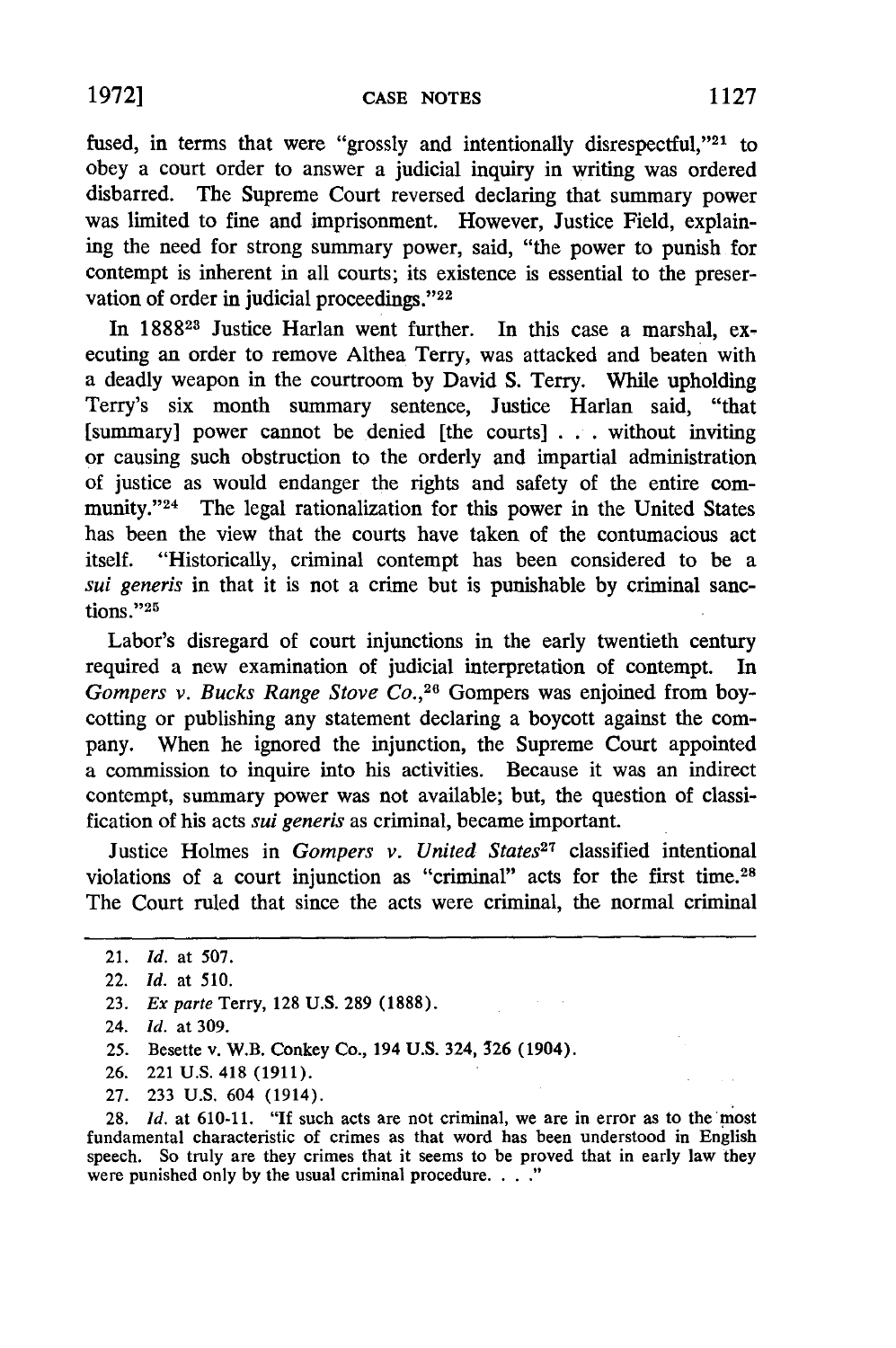defense of the statute of limitations applied and Gompers' conviction was reversed. Implied in this decision was that, at least, in indirect criminal contempt some of the normal criminal safeguards are requited. It would be thirty-five years before the Court would apply this thinking to direct criminal contempt, but the first cut into judicial summary powers was at last made.

In 1948, the Court in *Oliver*<sup>29</sup> expanded the *Gompers* decision<sup>30</sup> in a case growing out of Michigan's "one-man grand jury"  $law.^{31}$  In a confusion of issues arising out of testimony before a judge, who was sitting as a one-man grand jury, the judge combined all aspects of direct and indirect contempt with all aspects of criminal and civil sentencing. Based on the testimony of other witnesses unheard by Oliver, the judge felt that one witness had given false testimony. The judge reasoned, however, that the contempt was direct, and summarily sentenced Oliver in a secret proceeding in which Oliver had none of the criminal safeguards the *Gompers* Court would have given him. He was sentenced to "be confined . . . until such time as he . . **.** shall appear and answer questions heretofore propounded to him by this court. . . . "<sup>32</sup> Subsequently, before the Supreme Court, Justice Black recognized the need under the due process clause for a " . . . reasonable opportunity to defend"<sup>33</sup> against indirect contempts; but, by way of *dicta,* he also affirmed a narrow exception to "due process" protection in *direct contempt* actions for "misconduct, in open court, in the presence of the judge, which disturb the court's business."<sup>34</sup>

The following year Justice Douglas, with Justice Black's concurrence, in a dissenting opinion sounded the first warning about the use of summary power in direct, criminal contempt actions, "But its [summary power] exercise must be narrowly confined lest it become an instrument of tyranny."35

Just as labor problems had caused a re-evaluation of judicial thought concerning contempt, the political trials of Communists during the 1950's under the Smith Act,<sup>36</sup> created a new turbulence in the court room.

- **33.** *Supra* note 29, at 273.
- 34. *Supra* note 29, at 275.
- 35. Fisher v. Pace, 336 **U.S.** 155, 163 (1949).
- **36. 18 U.S.C. 2385 (1970).**

<sup>29.</sup> *In re* Oliver, 333 U.S. 257 (1948).

**<sup>30.</sup>** *Supra* note 27.

**<sup>31.</sup>** MicH. **STAT. ANN.** §§ **28.943-28.946 (1956).**

<sup>32.</sup> *Supra* note 29, at 260.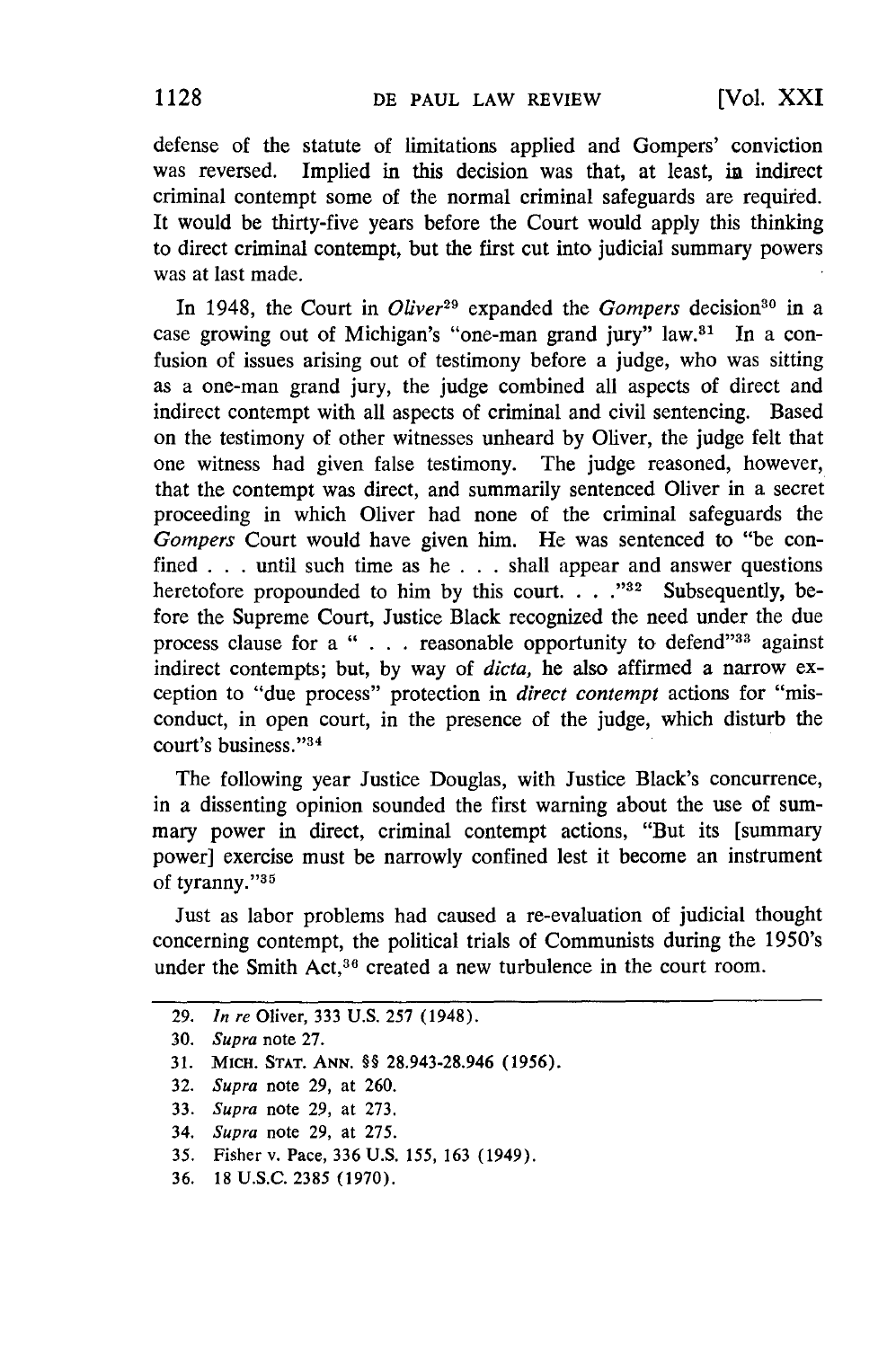In the *Sacher<sup>37</sup>* case, a majority of the Court still upheld summary sentencing at the end of a trial for contumacious conduct during the trial.38 But the Court went further by not limiting summary punishment to "such minor contempts as leave the judge indifferent."<sup>39</sup> Justice Frankfurter was the spokesman for the dissent and heralded future thinking of the Court. Frankfurter indicated that when the judge is personally involved in the contumacious acts, he should permit another judge to hear the contempt charges and thereby avoid combining "in himself the functions of accuser and judge." $40$  Second, summary power should only be used where the act requires immediate action by the judge. "Interruption for a hearing before a separate judge would disrupt the trial and thus achieve the illicit purpose of the contemnors."<sup>41</sup>

Two years later in *Offitt v. United States*,<sup>42</sup> Justice Frankfurter, speaking for the majority of the court, set aside a summary criminal sentence for direct contempt where the judge "sitting in judgment on such a misbehaving lawyer **. .** . [gave] vent to personal spleen or respond[ed] to a personal grievance."<sup>43</sup> Justices Black and Douglas, concurring, added that a contemnor in such a situation should be afforded a jury trial.44 Here, the Court, in a case involving a judge who became embroiled with a defense attorney to the extent that he showed "personal animosity" and "lack of proper judicial restraint",<sup>45</sup> marked the beginning of an acceptance of the Douglas dissent in *Sacher.4 <sup>6</sup>*

In another political trial under the Smith Act,<sup>47</sup> the Court involved itself in the question of jury trial for criminal contempt. Here the contemnor, released on bail, refused to surrender. When he was apprehended, he was tried for indirect criminal contempt. The politics and public interest in the case, perhaps, temporarily tempered the changing attitude of the Court towards summary criminal contempt power. The

- 42. 348 U.S. 11 (1954).
- 43. *Id.* at 14.
- 44. *Id.* at 18.
- 45. *Id.* at 11.
- 46. *Supra* note 37.
- 47. *Supra* note 36.

<sup>37.</sup> Sacher v. United States, 343 **U.S. 1** (1952).

<sup>38.</sup> *Id.* at **10.** "If the conduct of these lawyers warranted immediate summary punishment on dozens of occasions, no possible prejudice to them can result from delaying it until the end of the trial.

<sup>39.</sup> *Id.* at 12.

<sup>40.</sup> *Id.* at 28.

<sup>41.</sup> *Id.* **at 37.**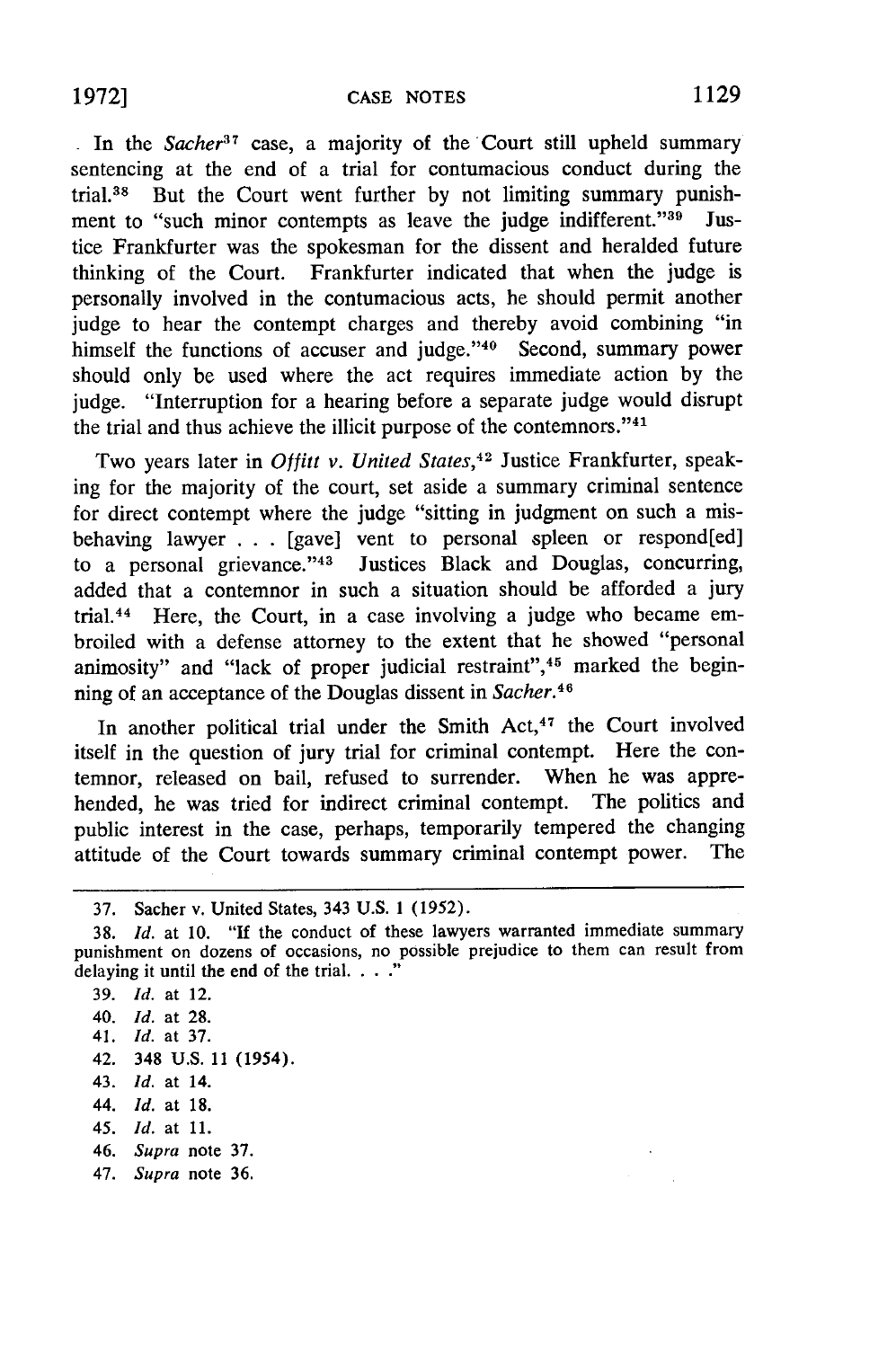Court held in *Green v. United States48* that a three year sentence for contempt, without a jury, was justifiable.<sup>49</sup> Here Justice Frankfurter said, "[W]hat is indisputable is that from the foundation of the United States the constitutionality of the power to punish for contempt without the intervention of a jury has never been doubted."50 But, Justice Black with Justice Douglas dissented, reasoning that summary power,

has relentlessly swollen, at the hands of not unwilling judges, until it has be come a drastic persuasive mode of administering criminal justice usurping our regular constitutional methods of trying those charged with offenses against society.<sup>51</sup> The basis of these dissents is found in Holmes' labeling of contempt as "criminal" in *Gompers case* and recommending the requirement of criminal procedures.

Two cases before the 1964 Court dealt with the same problem and refined it still further. In *Ungar v. Sarafite,5"2* Justice White, speaking for the majority, upheld a sentence because the contemnor's criticism of the court's ruling and failure to obey its orders did not constitute a personal attack on the judge. However, Justice Goldberg now joined Justices Black and Douglas in dissenting:

An impartial judge, not caught up in the cross-currents of emotions enveloping the contempt charge, is the only one who can protect all rights and determine whether a contempt was committed or whether the case is either one of judicial nerves on edge or of judicial tyranny. <sup>53</sup>

In his dissent, Justice Goldberg carefully outlined the position that was later to be taken by the majority in *Mayberry*.<sup>54</sup> It differed substan-

- 50. *Supra* note 48 at 190.
- *51. Supra* note 48 at 194.
- **52.** 376 U.S. 575 (1964).
- 53. *Id.* at 602.
- 54. *Supra* note 1.

<sup>48. 356</sup> U.S. 165 (1958).

<sup>49.</sup> *Id.* at 190. The Supreme Court has upheld summary punishment in the following: Ex *parte* Kearney, 21 U.S. (7 Wheat.) 37 (1822); *In re* Chilies, 89 U.S. (22 Wall.) 157 (1874); Ex parte Terry, 128 U.S. 289 (1888); *In re* Savin, 131 U.S. 367 (1893); *In re* Cuddy, 131 U.S. 280 (1889); *In re* Swan, 150 U.S. 637 (1893); In *re* Debs, 158 U.S. 564 (1895); Brown v. Walker, 161 U.S. 591 (1896); *In re* Lennon, 166 U.S. 548 (1897); Besette v. W.B. Conkey Co., 194 U.S. 324 (1904); Nelson v. United States, 201 U.S. 92 (1906); United States v. Shipp, 203 U.S. 563 (1906), 214 U.S. 386 (1909); *Ex* parte Young, **209** U.S. 123 (1937); Toledo Newspaper **Co.** v. United States, 247 U.S. 402 (1918); Blair v. United States, 250 U.S. 273 (1919); Craig v. Hecht, 263 U.S. 255 (1923); Brown v. United States, 276 U.S. 134 (1928); Sinclair v. United States, 279 U.S. 749 (1929); Blackmer v. United States, 284 U.S. 421 (1931); Clark v. United States, 289 U.S. - (1932); United States v. United Mine Workers, 330 U.S. United States, 289 U.S. — (1932); United States v. United Mine Workers, 330 U.S. 258 (1946); Rogers v. United States, 340 U.S. 367 (1950); Sacher v. United States, 352 U.S. 385 (1956); Yates v. United States, 355 U.S. 66 (1957).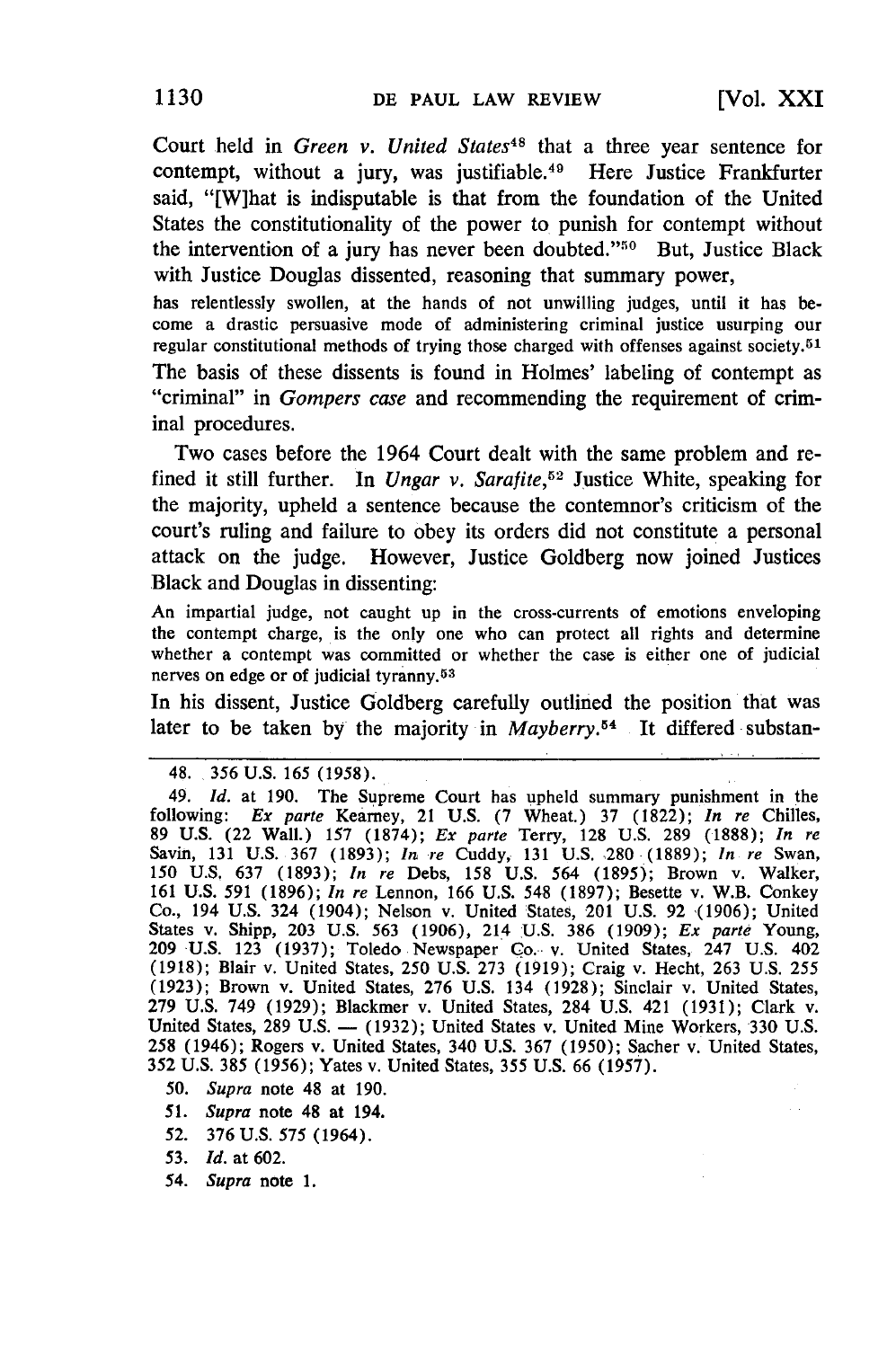tually from  $Of\int f(t^55)$  because it applied the measure to a passive judge who was personally attacked, and no longer limited it to a judge who became actively involved with the contemnor.

In the second case, another political trial, involving the refusal of the Governor of Mississippi to admit a black student after a court injunction, the Supreme Court held that the Governor did not have the right to a jury trial.<sup>56</sup> Here Justice Goldberg's dissent goes right to the question of a "non-trivial penalty"<sup>57</sup> requiring trial by jury. Justice Goldberg wanted the Court to come to grips with the constitutional issue of "due process." **If** contempt was "criminal," and the penalty was non-trivial (exceeding six months), was not a jury trial required to replace summary power? The majority of the Court remained unmoved.

In 1966 the Court<sup>58</sup> upheld a six month sentence, handed down by a panel of three judges without a jury and stated:

[T]herefore, in the exercise of the *Court's Supervisory Power* and under the peculiar power of the federal courts to revise sentences in contempt cases, we rule further that sentences exceeding six months for criminal contempt may not be imposed by federal courts absent a jury trial or waiver thereof.<sup>59</sup>

The Court still hedged at basing its decision on "due process" and acted under its "Supervisory Power," but it did draw a line at six months. This, however, did not satisfy the dissenters. Justice Harlan questioned the trial judge's advance decision regarding sentence, as to whether or not a jury was needed; and Justice Douglas questioned whether *petty* depended on the maximum sentence available rather than the sentence imposed. Nevertheless, *Cheff* took the question of jury trial out of its place in minority and dissenting opinions and put it squarely in the majority.

In 1968, Justice White speaking for the Court,<sup>60</sup> put the question to rest:

Our deliberations have convinced us, however, that serious contempts are so nearly like other serious crimes that they are subject to the jury trial provisions of the Constitution, now binding on the States, and that the traditional rule is con-

*<sup>55.</sup> Supra* note 42.

<sup>56.</sup> United States v. Barnett, 376 U.S. 681 (1964).

<sup>57.</sup> *Id.* at 756.

<sup>58.</sup> Cheff v. Schnackenberg, 384 U.S. 373 (1966); Company president convicted where company refused to obey cease and desist order of F.T.C.

*<sup>59.</sup> Id.* at 380.

<sup>60.</sup> Bloom v. Illinois, 391 U.S. 194 (1968); Contemnor willfully introduced falsely prepared will to probate—two year sentence reversed.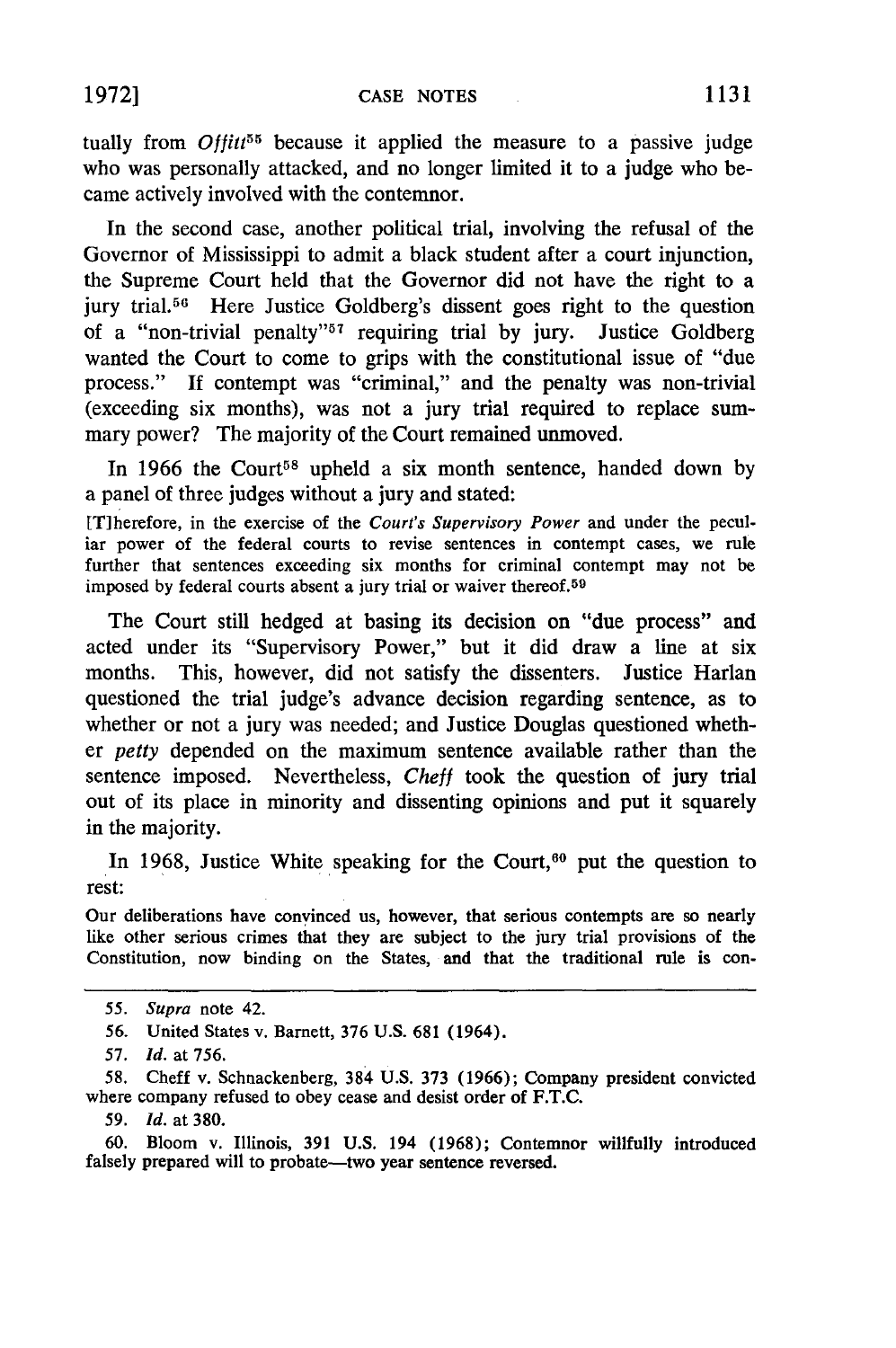stitutionally infirm insofar as it permits other than petty contempts to be tried without honoring a demand for jury trial.<sup>61</sup>

In 1970 the *Allen*<sup>62</sup> Court discussing a case of a criminal contemnor, whose behavior exceeded all reasonable bounds, affirmed the conviction of criminal contempt and advised all judges that,

We think there are at least three constitutionally permissible ways for a trial judge to handle an obstreperous defendant like Allen **(1)** bind and gag him, thereby keeping him present; (2) cite him for contempt; [and] (3) take him out of the courtroom until he promises to conduct himself properly. <sup>63</sup>

**By** the end of 1970 summary power in direct criminal contempt had changed radically from the nineteenth century concept. The reasoning of both majority opinions and dissents, and particularly the reasoning from indirect contempt actions, had been used to shape the attitude towards the use of summary power in *direct* contempt actions. From the indirect contempt cases, in which the judge had not observed the offense, came: the *Gompers* decision, defining contumacious acts as criminal and inferring the need for criminal safeguards, and the dissent in the *Green* case wherein came the first hints that perhaps a jury would be needed where sentences were long. Then the *Barnett* dissent which recommended using the jury trial requirement for "non-trivial" sentences and the Douglas dissent in *Cheff* which questioned whether "nontrivial" should depend on the actual sentence or potential maximum. Thus, in spite of the fact that this reasoning applied to acts which a judge did not see, the same result applies to acts which occur *in the presence* of the judge.

It will be remembered that the *Offitt* dissent requested jury trial in direct contempt for the first time, and the *Bloom* Court affirmed it. The *Sacher* dissent started the movement for requiring a new judge and the *Offitt* decision required it, where the judge had been an activist. *Allen* inferred that a jury trial might be necessary if the judge waited for the end of the trial. And now it was time for *Mayberry.*

*Mayberry,* growing directly out of Justice Goldberg's dissent in *Ungar,* takes this line of decisions one step further. It makes the judge, who through no fault of his own becomes involved with the obstreperous contemnor, relinquish his summary power to another judge. Further, if the contumacious conduct is severe enough to warrant major sentence, the referral judge must in turn relinquish some of his inherent power to a jury.

<sup>61.</sup> **Id.** at 198.

<sup>62.</sup> Illinois v. Allen, 397 U.S. 337 (1970).

<sup>63.</sup> *Id.* at 343.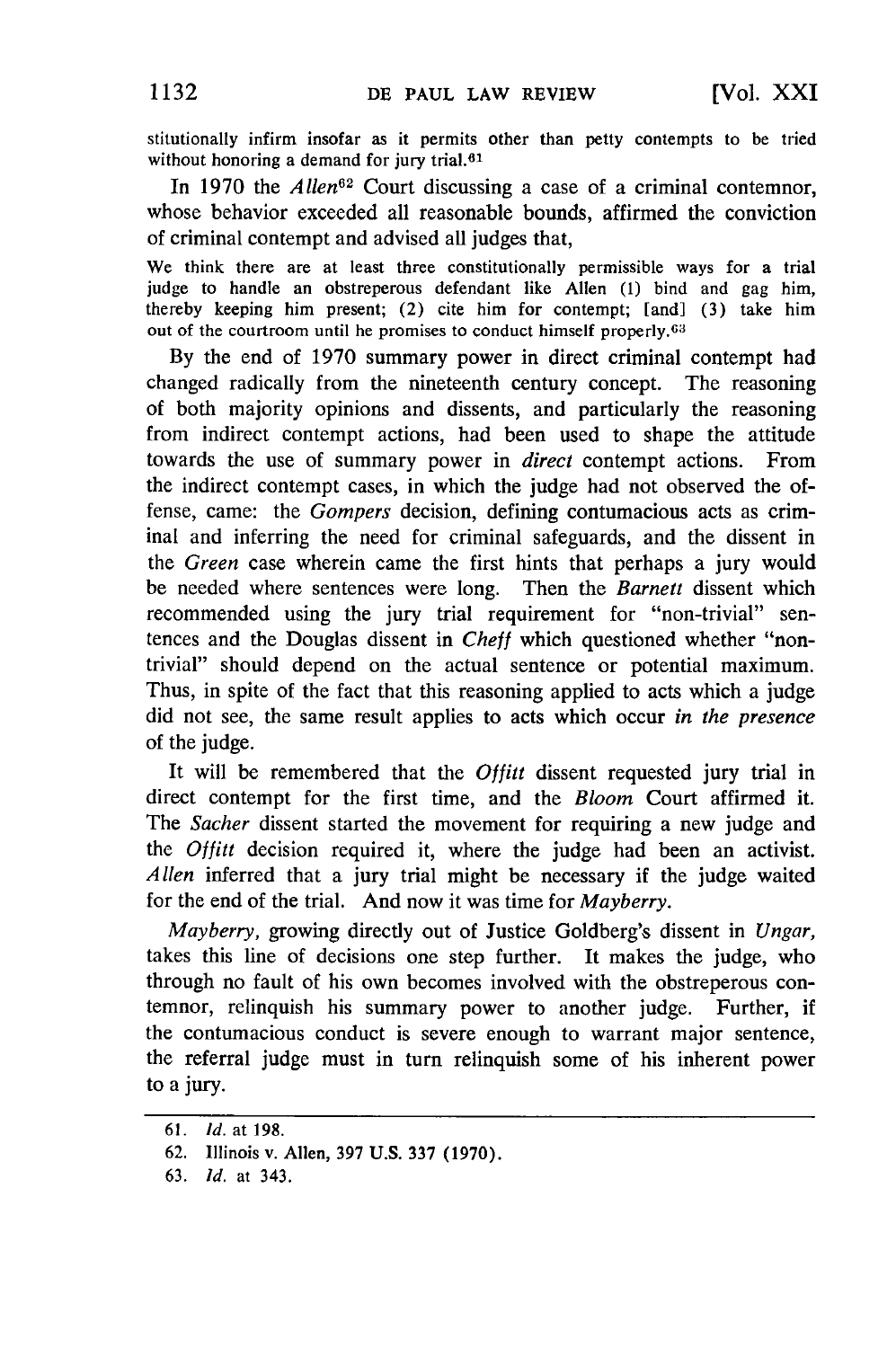Today the trial judge, in a disrupted court, can bind and gag the contemnor at the risk of prejudicing a jury, and destroying the image of democratic justice. Second, he can exclude the offending defendant at the risk of approaching trial *in absentia.* Of course, neither of these options apply to a contemptuous attorney. Third, he can stop the trial and sentence the contemnor to six months and resume the trial at the end of this sentence, as many times as the contemnor makes it necessary. Fourth, he can sentence the contemnor civilly, until such time as the contemnor will return and continue in peace. Finally, he can conclude the trial, if possible, and bring charges before another judge and, if necessary, a jury.

How effective are these alternatives? In a criminal trial, which may impose a substantial penalty, delays and recalling of witnesses can make contempts by either defendant or attorney an advantageous tactic. Shackling or removing defendants can have untold repercussions on juries. In political trials Justice Douglas feels that the Supreme Court has "broad supervisory powers over them."<sup>64</sup> This will undoubtedly entail future decisions. Finally, trials described by Justice Douglas as "trials used by minorities to destroy the existing constitutional system"<sup>65</sup> will be almost unaffected by these procedures.

There are several unanswered questions. For example, Harlan raised the question in *Cheff* whether the new judge must decide the sentence before he can determine whether a jury is needed. In addition, Justice Douglas raised the question in *Cheff* whether any contempt hearing requires a jury because of the potential of major sentence. Similarly, if contempt is really a crime, do not the contemnors deserve all the constitutional protections of "due process?" Also unresolved is the effect of a series of six month consecutive sentences for each contumacious act, adding up to a major sentence. The effect on judicial control of courtrooms awaits future resolutions of these questions.

It would appear that the current alternatives open to a trial judge will not cope with the potential problems facing the balance of the twentieth century. The problem of balancing the needs of individual

*<sup>64.</sup> Supra* note 64 at 353 n.2, *accord,* Spies v. People, 122 **I11. 1,** 12 N.E. 865 (1887), involving the Haymarket riot; *In re* Debs, 158 U.S. 564 (1895), involving the Pullman strike; Mooney v. Holohan, 249 U.S. 103 (1918), involving the copper strikes of 1917; Commonwealth v. Sacco, 255 Mass. 369, 151 N.E. 839 (1958), 259 Mass. 128, 156 N.E. 57 (1959), 261 Mass. 12, 158 N.E. 167 (1959), involving the Red scare of the 20's; Dennis v. United States, 341 U.S. 494 (1950), involving an agreement to teach Marxism.

*<sup>65.</sup> Supra* note 64 at 356.